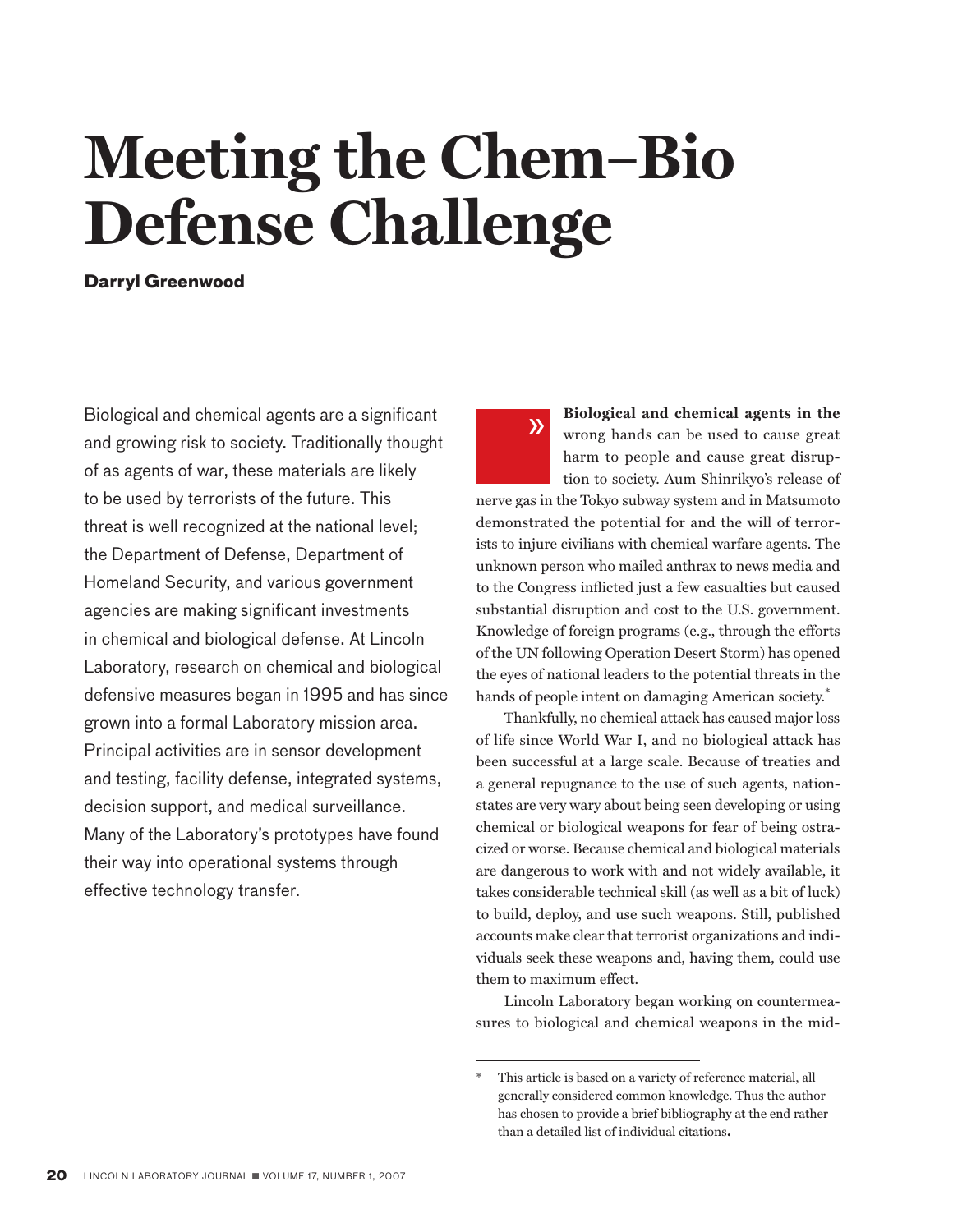

1990s. We believed that existing defense measures could benefit from a fresh look with new approaches. We saw this as a critical national-security problem, with technology offering the potential to minimize or even totally negate the effects of these weapons.

### **National Efforts**

Throughout the 1970s and 1980s, U.S. biological and chemical defense research was not a high priority for the Department of Defense. During that period, the National Institutes of Health and the Centers for Disease Control and Prevention (CDC) pursued biological defenses solely in the context of infectious disease and public health. A few events changed the national perspective, bringing a sense of urgency. With the end of the Cold War, the U.S. government discovered the breadth and depth of the former Soviet Union's offensive chemical and biological warfare program. Likewise, following the U.S. invasion into Iraq in 1991, the United Nations and the West were able to obtain supporting evidence of Iraq's significant offensive biological warfare program. In 1995, the world saw the release of the nerve gas sarin in Tokyo subways. Taken together, these events influenced the U.S. government to invest more heavily in research on chemical and biological defense. The realization that U.S. forces might have faced a significant chemical or biological threat in the 1991 Gulf War heightened worries—and therefore the chem–bio defense budget—in the 1990s.

**FIGURE 1.** Copies of the 2001 letters containing anthrax that were mailed to senators and news media (*New York Times,* Jan. 6, 2002). The perpetrator has never been identified, and now six years later, the FBI maintains a large task force dedicated to solving this crime.

The event that gave chemical and biological defense research even higher priority was the October 2001 dissemination of the anthrax-causing agent via postal envelopes (Figure 1). This attack, coupled with generalized intensification of concern after September 11 about terrorists' sophistication and capabilities, led to heightened urgency about this research. The Department of Defense saw modest budget increases, and major programs were started in the new Department of Homeland Security (DHS) and within the Department of Health and Human Services (DHHS). Most notably, DHHS investment in biodefense shot up in one year to more than \$1 billion, and within a few years approached \$4 billion (Figure 2). The work supported by these increases was medical in nature, as distinct from the development of new technology, which was left to the Defense and Homeland Security departments. Much of the funding surge went not just to research but to improving infrastructure and to stockpiling drugs.

A measure of the federal response is funding and reorganization, and both have happened. To assess the success of this effort in biological and chemical defense, we need to ask how much capability we now have as a nation to stop or minimize a biological or chemical attack. That is difficult to measure in the absence of any real trial,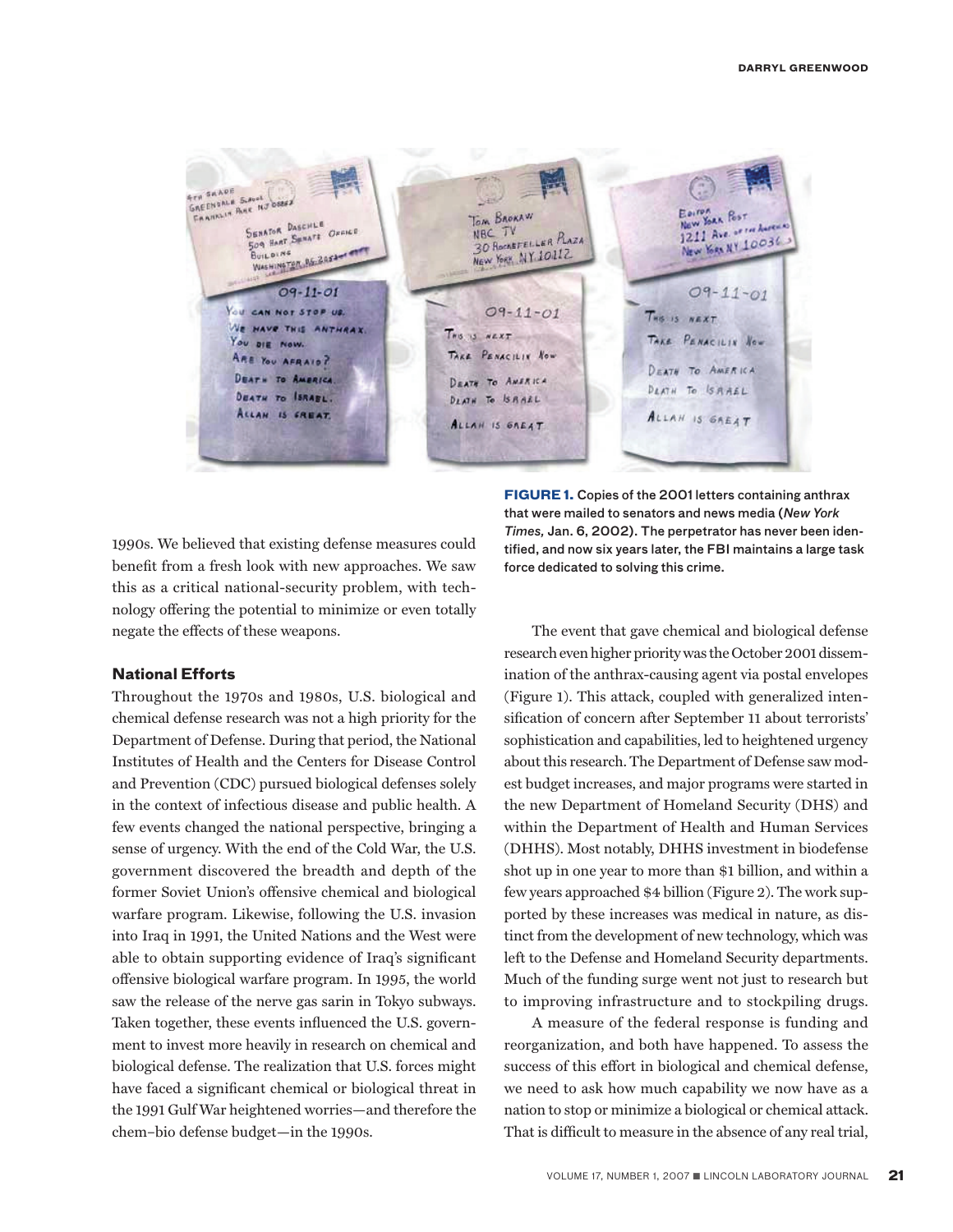such as a major attack. Additionally, because biological and chemical weapons are difficult to detect prior to use (i.e., when they are in development and production), most of the federal spending on chem–bio defense goes to support a detect-to-treat doctrine. Inherent in the current approach is an effort to identify a specific medical treatment for each threat agent—that is, one bug, one drug.

Absent an attack on the United States or some other cataclysmic event, the current approach will probably prevail for some time. Clearly, however, much more capability is needed. Some urge a focus on a broad-spectrum prophylaxis or treatment—but despite decades of effort no such elixir has appeared. Even the antibiotics of the 20th century have lost potency because of constant pathogen mutation. On another front, technology in the form of collectors and sensors offers the potential for quicker and more reliable alarms that harmful agents have been released—a sensible approach, given that many of the diseases are treatable if diagnosed in time. A third approach is to concentrate on rapid medical diagnosis. Because of the difficulty and importance of the problem, all reasonable avenues should be pursued.

A future administration may have different priorities for defending against chemical and biological weapons. Those working this problem should therefore be looking for ways to make their achievements fulfill a dual use—not only to bolster defense against an attack but also to help deal with phenomena unrelated to war or terrorism, such as disease, hazardous materials, and catastrophic natural events. After all, the urgency of biodefense may fade over time, but public health is a constant top priority. Ideally, barriers between civil and military capabilities dealing with such disasters (including a biological release) will have to be lowered.

### **Lincoln Laboratory Program**

Chemical and biological defense presents a challenge consistent with the mission of Lincoln Laboratory. Here is a threat to national security that could be addressed, at least in part, by an investment in technology. In 1995 the Laboratory, having worked for decades on ballistic missile defense, satellite communications, and space surveillance, was looking to make new contributions to national security. Over the following years, several technical efforts



**FIGURE 2.** Total federal funding for biological and chemical defense has surged in recent years. The Department of Health and Human Services (DHHS) budget—including the Centers for Disease Control—is shown separate from that of the National Institutes of Health (NIH), to reflect the distinct emphasis of NIH on medical research. The Department of Defense has largely stayed the course, with modest increases through this period. The Defense Advanced Research Projects Agency (DARPA) appears prescient, having started its program in the early 1990s and maintaining a greater than \$150 million effort for many years. Although chemical and biological funds are lumped together, biodefense work accounts for about 90% of the total.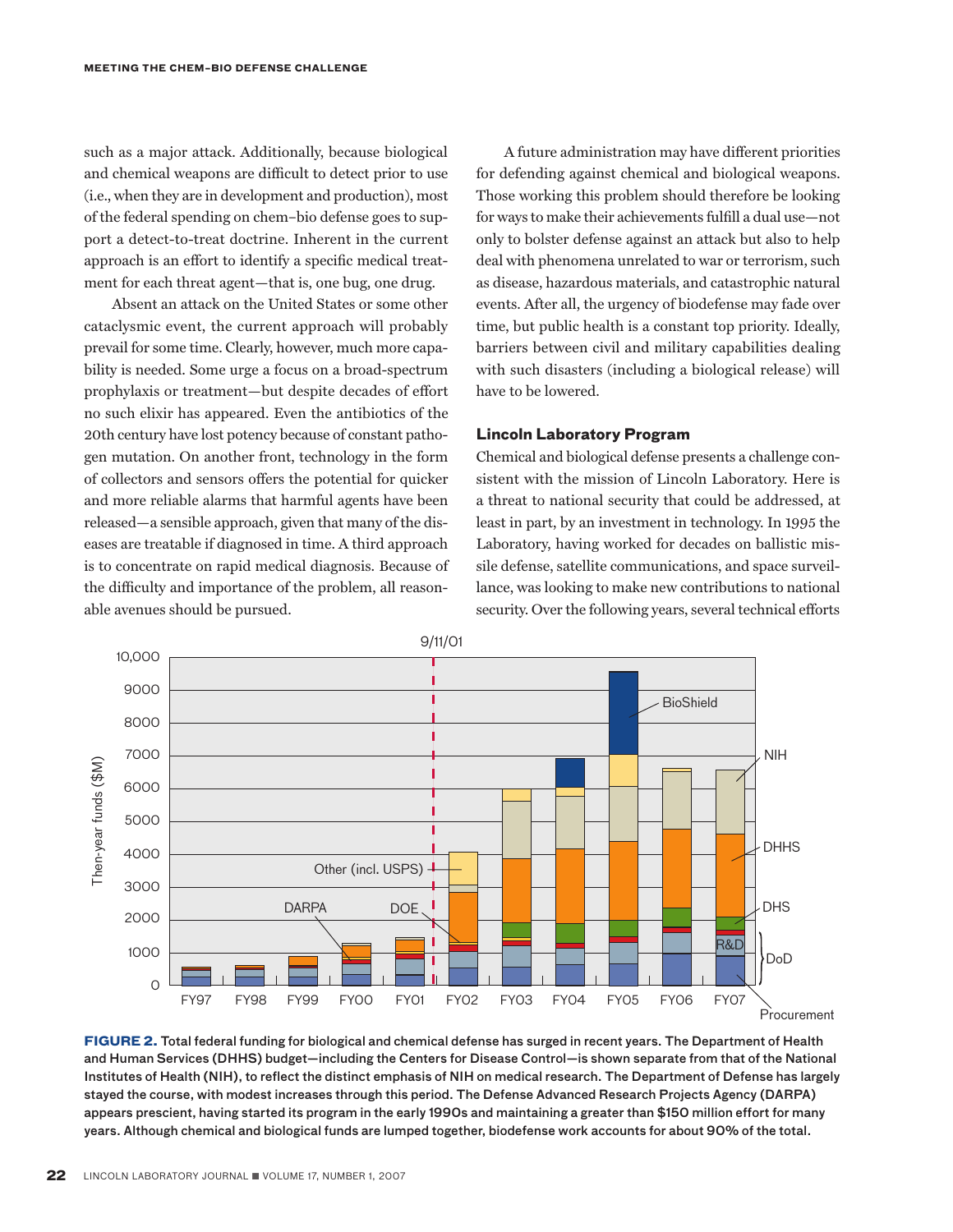stand out and are reviewed in this issue of the *Journal.*  The holy grail of biological and chemical sensing is to do it at distance, so that there is time to react and invoke protective measures. In 1995, Lincoln conducted a brief study for the Joint Program Office for Chem–Bio Defense on a biological agent standoff approach that uses a laser radar (lidar) operating in the ultraviolet. The Laboratory reported how the physics of the atmosphere limited the performance of such systems. Backgrounds and the atmosphere invariably limit standoff performance—a theme that will repeat itself. Because of these basic limitations, the Laboratory has been exploring different sensors [and sensing architectures. The report by Juliette Seeley](http://lldocs/stellent/groups/llj-public/documents/ll/ll-115543.pdf) and Jonathan Richardson (page 85) describes a low-

cost architecture for early warning sensing, as well as a new design for a staring standoff sensor.

In 1996, the Army's Edgewood Chemical Biological Center funded a seedling technology effort to develop a biological agent warning sensor, or BAWS. The technology was based

on the knowledge that almost all organisms contain the amino acid tryptophan, which fluoresces under ultraviolet light. Because tryptophan fluorescence is non-specific, BAWS alone cannot identify a pathogen; rather, it serves as a trigger to bring into action a subsequent analyzer or identifier. From receipt of funding in February 1996 to scored field trials at the Army's Dugway Proving Ground took just seven months, a tribute to the ability to rapidly prototype a concept to see if it would work in practice. In 2000, the Laboratory transitioned its BAWS work to industry production. BAWS is now entering its fifth generation. The article by [Thomas Jeys and colleagues](http://lldocs/stellent/groups/llj-public/documents/ll/ll-115539.pdf) (page 29) describes work on advanced trigger technologies, which improve on BAWS cost and performance.

Once a sensor triggers that a bio-agent may be present, a sample of the suspect material needs to be collected and analyzed. There are a number of approaches to bioidentification, the most prominent of which are polymerase chain reaction (PCR) and immunoassay (such as that used in a physician's strep test kit). A Lincoln Laboratory variant on the immunoassay is an identifier based on a type of white blood cell, or B cell, where murine B cells are made to interact with the unknown analyte. The B cells are genetically modified to recognize specific analytes and

within seconds signal binding to the analyte by emitting light. In 1998, the Defense Advanced Research Projects Agency (DARPA) funded a collaboration between Lincoln Laboratory and the MIT Cancer Center to develop the Bcell approach in a project called CANARY (cellular analysis and notification of antigen risks and yields). The article [by Martha Petrovick, Mark Hollis, James Harper, and col](http://lldocs/stellent/groups/llj-public/documents/ll/ll-115542.pdf)leagues (page 63) shows the promise of this approach, which has been fielded in a number of locations.

Although PCR's extremely good specificity and sensitivity makes it the identifier of choice, the technique has one major shortcoming: it can be slow if there is a need to prepare samples. Lincoln Laboratory therefore chose to emphasize sample preparation in its technology program,

Biological and chemical weapons are difficult to detect prior to their use—that is, when they are in development and production.

> and specifically dealt with dirty samples such as would be [collected from the environment. Lalitha Parameswaran](http://lldocs/stellent/groups/llj-public/documents/ll/ll-115541.pdf) and colleagues report on their sample preparation work on page 167.

### **Taking a System Approach**

The first five or so years of this program area at the Laboratory emphasized technology push. That is, staff members had bright ideas for technology that might be useful for certain applications. Following the attacks of 2001, however, a cottage industry that sprang up across the country promised all kinds of technologies to detect and identify biological and chemical agents. Given this proliferation, the Laboratory chose to make a strategic shift to the applications, or system, side of the equation.

This change required a shift in mindset. First, activities would be requirements-driven in an analytical process based on perceived threats and vulnerabilities. Second, system architectures would be postulated based on a requirements process. These architectures require components, but they also require a well-defined concept of operations. If the architecture can be effected with existing components, then one should go ahead to develop and deploy such a system. If there are shortfalls in existing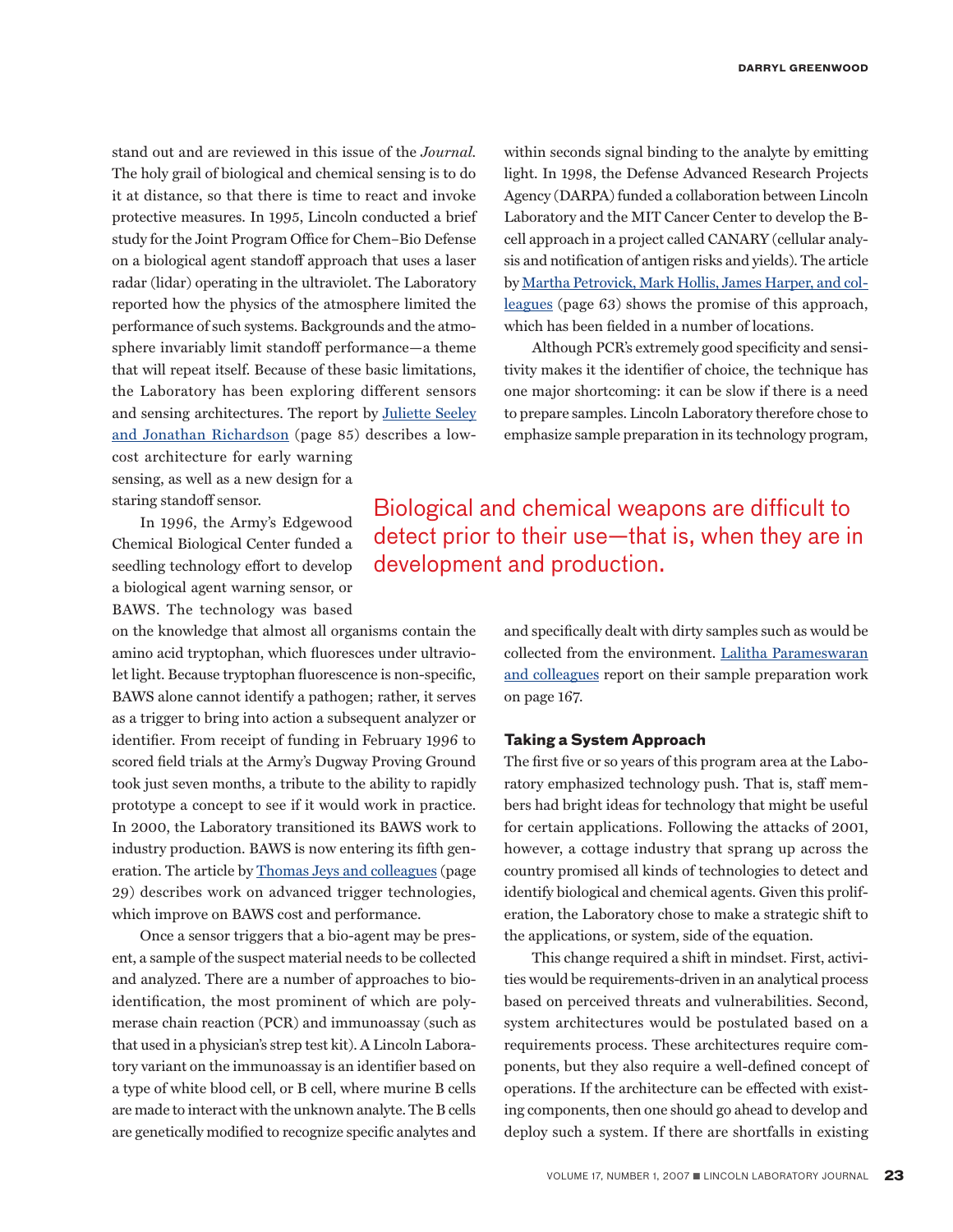# **The Threat**

A short guide to the chemical and biological agents that must be defended against.

## Chemical warfare agents are

classified in three main groups: • Blister or vesicant agents (i.e., mustard, lewisite, and phosgene oxime) burn and blister the skin or any other membrane they come in contact with. These are the chemicals used in Europe during World War I and against the Kurds by Saddam Hussein in the 1980s. Their persistence can be increased by dissolving them in nonvolatile solvents, thus making them difficult to remove from various materials. Many of these agents have legitimate industrial uses.

• Choking agents (e.g., phosgene, diphosgene, chlorine, and chloropicrin) attack lung tissue, predominantly causing pulmonary edema. Some of these agents have legitimate industrial purposes as well. • Nerve agents (e.g., tabun, sarin, soman, cyclosarin, and VX) inhibit the action of the enzyme acetylcholinesterase, causing sustained muscular spasms that can lead to asphyxiation. None of these agents have legitimate purposes, given their toxicity, though related chemicals have been used as pesticides.

All of these materials are governed by the Chemical Weapons Convention and other treaties limiting production, stockpiling, and use as chemical warfare agents.

Until the 1990s, the chemical threat stopped there. Now, however, there is great concern over the potential for terrorists obtaining and using toxic industrial chemicals. These agents, including such chemicals as formaldehyde, ammonia, and chlorine, are readily available within the United States, as they are produced in quantity, stockpiled, and transported across the country in tanker trucks and rail cars. These chemicals are less toxic than chemical warfare agents, and first responders have experience dealing with them. Nonetheless, their intentional release could cause significant disruption and loss of life.

The biological threat is not as well understood as the chemical one. The most familiar biological agent—anthrax—has been around a long time as an infectious killer of animals. It is a bacillus that forms spores, thus making it very hardy in the environment. Inhalational anthrax has been an occupational hazard ever since humans began working animal hides. It is generally fatal once symptoms appear, but can be treated pre-symptomatically with antibiotics, and there

is an effective vaccine. The United States, the Soviet Union, Britain, and other nations developed anthrax weapons in the 1940s through the 1960s. Because of its stability, availability, and infectiousness, anthrax is considered the top biological warfare threat.

Other bacteria and viruses are likewise of concern if they are sufficiently stable, are infectious, and cause fatal or debilitating disease. The Centers for Disease Control and Prevention (CDC) publishes a list of these agents of concern [\(www.bt.cdc.gov/agent/agentlist](www.bt.cdc.gov/agent/agentlist-category.asp)category.asp). In reviewing these agents, a few points must be kept in mind. First, all bacterial illnesses are treatable with antibiotics. Yes, some strains are antibiotic resistant, but in principle diseases caused by bacteria can be brought under control with drug treatment, provided the treatment is timely and correct to the agent. The issue, then, is not whether treatment is possible, but whether in the event of a major bio-attack the treatments could be brought to the individuals fast enough.

For viral bio-agents such as smallpox, Ebola, SARS, or pandemic flu, the situation is much

capabilities, then new technology must be developed or even invented. This process is illustrated in Figure 3.

As an R&D organization, Lincoln Laboratory naturally spends a great deal of time on technology development and experimentation—i.e., in the upper right part of this process diagram. But as a technology-solutions house, the Laboratory works over the entire field, incorporating off-the-shelf components and conducting lab and field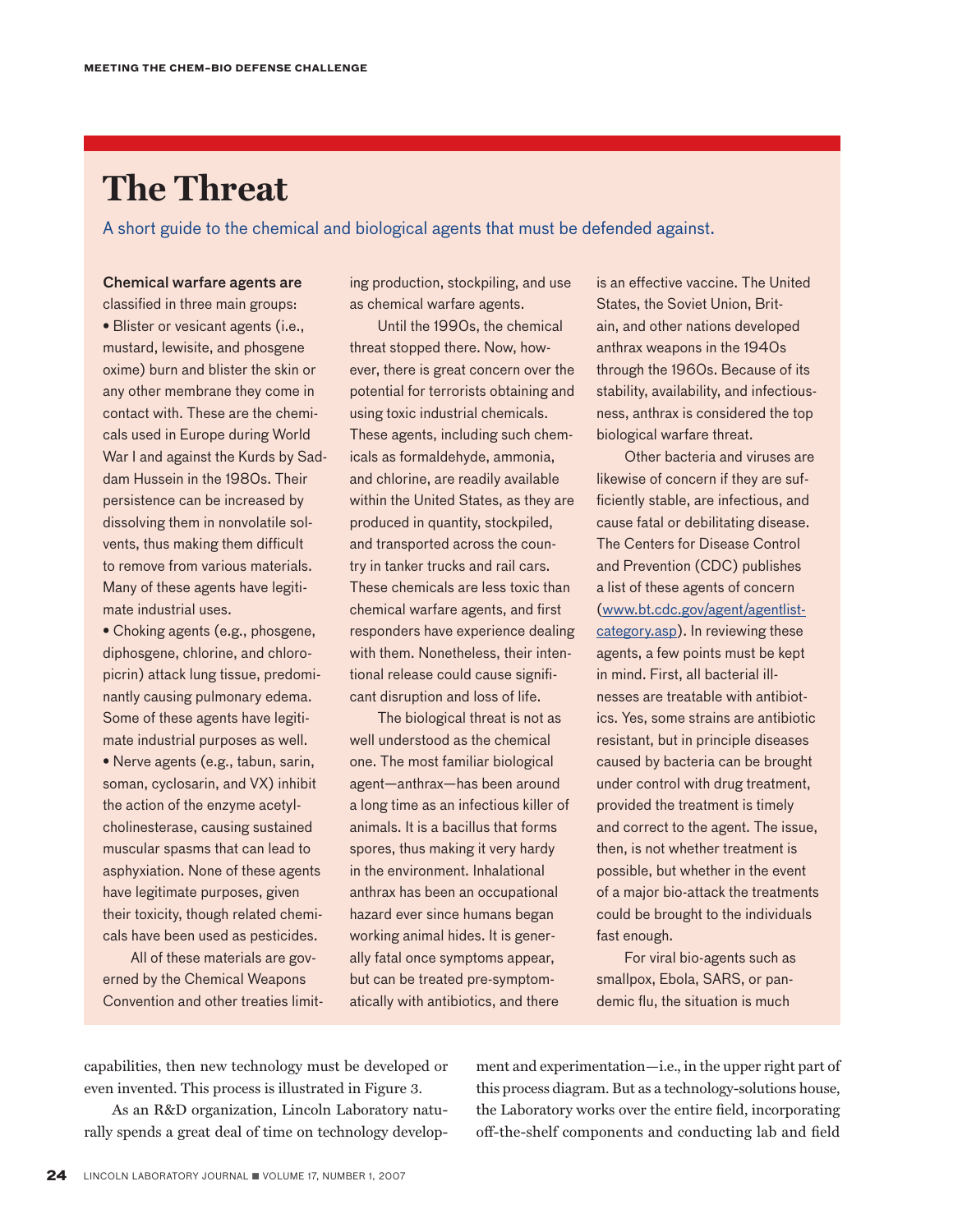more complex. There are few vaccines—only some of which are used routinely—and even fewer anti-viral medicines. Generally, we depend on our body's immune system to fight off viral infections. A notable exception is smallpox, in that the same vaccine that provides immunity to the disease also works as a treatment (if administered quickly enough).

Biological agents are a more challenging threat than chemical ones, not least because lethal quantities are smaller by orders of magnitude. Moreover, biology is changing daily, and it is inherently dual-use. DNA sequences of many bio-agents have been published. In the not too distant future, biologists will be able to e-mail a sequence to a microbe foundry and produce from scratch a designer bio-agent. Already there have been publications about synthesized polio and about resequencing the long-gone (and catastrophically deadly) 1918 flu virus. All this is done in the interest of science and with a desire to develop countermeasures to what could be the next pandemic.

Further, understanding the genome allows for genetic manipulation. Researchers have published papers describing the insertion of toxin-producing genes into otherwise harmless microbes. These techniques are used for legitimate purposes in agriculture and in pes-



**FIGURE A.** The threat of biological and chemical weapons has undergone considerable change over the past decades and continues to evolve, especially as microbiology and molecular biology advance. Today's threat looks much like that of the 1970s in the sense that terrorists are assumed to have the knowledge and the will to use chemical and biological weapons, and they will probably pursue the simplest path possible. The future threat is much more uncertain, with the potential for the creation of any microbe from scratch in DNA foundries.

ticides. Sometimes, as happened with the mousepox gene manipulation in Australia, an unexpected consequence occurs [1]. Scientists researching mouse birth control inadvertently knocked out the mouse's immune system. They transformed a disease that their mice were immune to into one that killed the mice no matter their defenses. This surprising result suggests that it may be easier than we thought to transform a virus from a benign to a lethal one.

Gene manipulation is of course nothing new. It has been going on in nature since the beginning of the first life forms. Microbes even those of different genus and species from one another—are constantly exchanging DNA, determining by trial and error if the new additions are favorable. Even the development of antibiotic resistance in bacteria was first established without knowledge of genes or DNA. Perhaps the specter of genetic manipulation is not as dire as some would want us to believe. After all, nature has been at this for a very long time. It might be hard to improve on her product.

### **Reference**

a. R.J. Jackson, A.J. Ramsay. C.D. Christensen, S. Beaton, D.F. Hall, and I.A. Ramshaw, "Expression of Mouse Interleukin-4 by a Recombinant Ectromelia Virus Suppresses Cytolytic Lymphocyte Responses and Overcomes Genetic Resistance to Mousepox." *J. Virol.,* vol. 725, no. 3, 2001, pp. 1205–1210.

tests of integrated systems. This method and culture are embraced by other programs throughout the Laboratory, so they were easy to apply to chem–bio in a systems context. In this systems context, Lincoln Laboratory has

been developing—on paper and in the field—integrated approaches to chemical and biological defense.

Historically, chem–bio defense has been a matter of deploying sensors and having a concept of operations to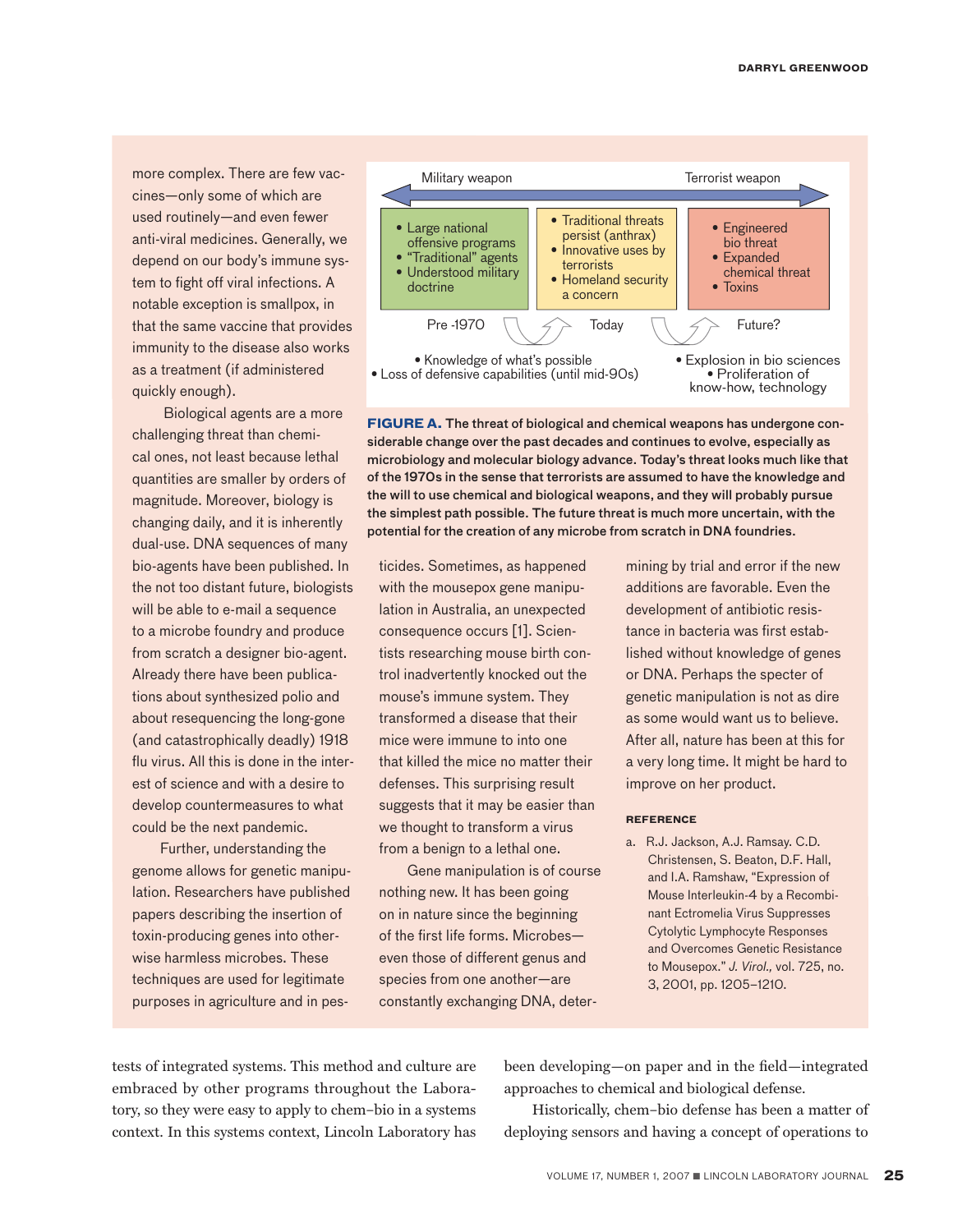

**FIGURE 3.** The capabilities-based technology development process begins, logically, with an assessment of requirements, based on part on threats and vulnerabilities. Other constraints, social, legal, and otherwise, are considered. This leads to a system strategy articulated in a set of requirements. Based on this, one or more system architectures can be postulated. If the components needed to effect the architecture are available, these should be used, thus producing the desired capability. If not, various technologies need to be developed and tested. The experimental phase of this development is an essential component, the success of which can lead to the new components being inserted into the architecture. Throughout, results are compared with predictions through a transparent, defensible analysis process.

respond to alarms from these sensors. A better way might be to fuse together sensor outputs with other known data (e.g., atmospheric conditions, threat conditions) and report to a user through a decision support process that takes into account various disparate information sources. [Timothy Dasey and Jerome Braun](http://lldocs/stellent/groups/llj-public/documents/ll/ll-115536.pdf) report on efforts in sensor fusion and decision support for both homeland security and military force protection (page 153). What makes this problem different from many other information fusion efforts is the lack of realistic data—actual agent release cannot be done in the open air, real attacks almost never happen, and the probability of false alarm is significant. What we have here is thus a variant on the Maytag repairman problem: how to get ready for important events that almost never happen.

If a chemical or biological attack were to occur, then systems must be in place to minimize the dispersion of agent within the facilities where people congregate. As [Daniel Cousins and Steven Campbell](http://lldocs/stellent/groups/llj-public/documents/ll/ll-115535.pdf) explain, building HVAC (heating, ventilation, and air conditioning) offers both vulnerability and a means of protection (page 131). On the one hand, a terrorist might take advantage of the building's air transport system to disseminate agent. On the other hand, the building's managers could use controls within the very same HVAC to protect the facility. Protection could involve use of detectors, filters, and air redirection. The key is to react in the least disruptive way; thus false alarms will be better tolerated.

Another question that we face is how to protect large populations against an aerosol attack of (for example) [smallpox or anthrax over wide areas. Diane Jamrog and](http://lldocs/stellent/groups/llj-public/documents/ll/ll-115538.pdf) colleagues address vulnerabilities at the level of many thousands of victims and show the benefits of various detection and protection strategies (page 115). These strategies include environmental sensing and warning, medical diagnostics, rapid dissemination of treatment modalities, and recovery. Their models quantify, in a manner that policy makers can act on, an intuitive conclusion: The more quickly an attack can be accurately diagnosed, the more quickly treatment can be effected, and the fewer lives will be lost. The authors lay out a method whereby realistic protective measures can be put in place for the most worrisome scenarios. Their analysis also helps to define the necessary requirements for